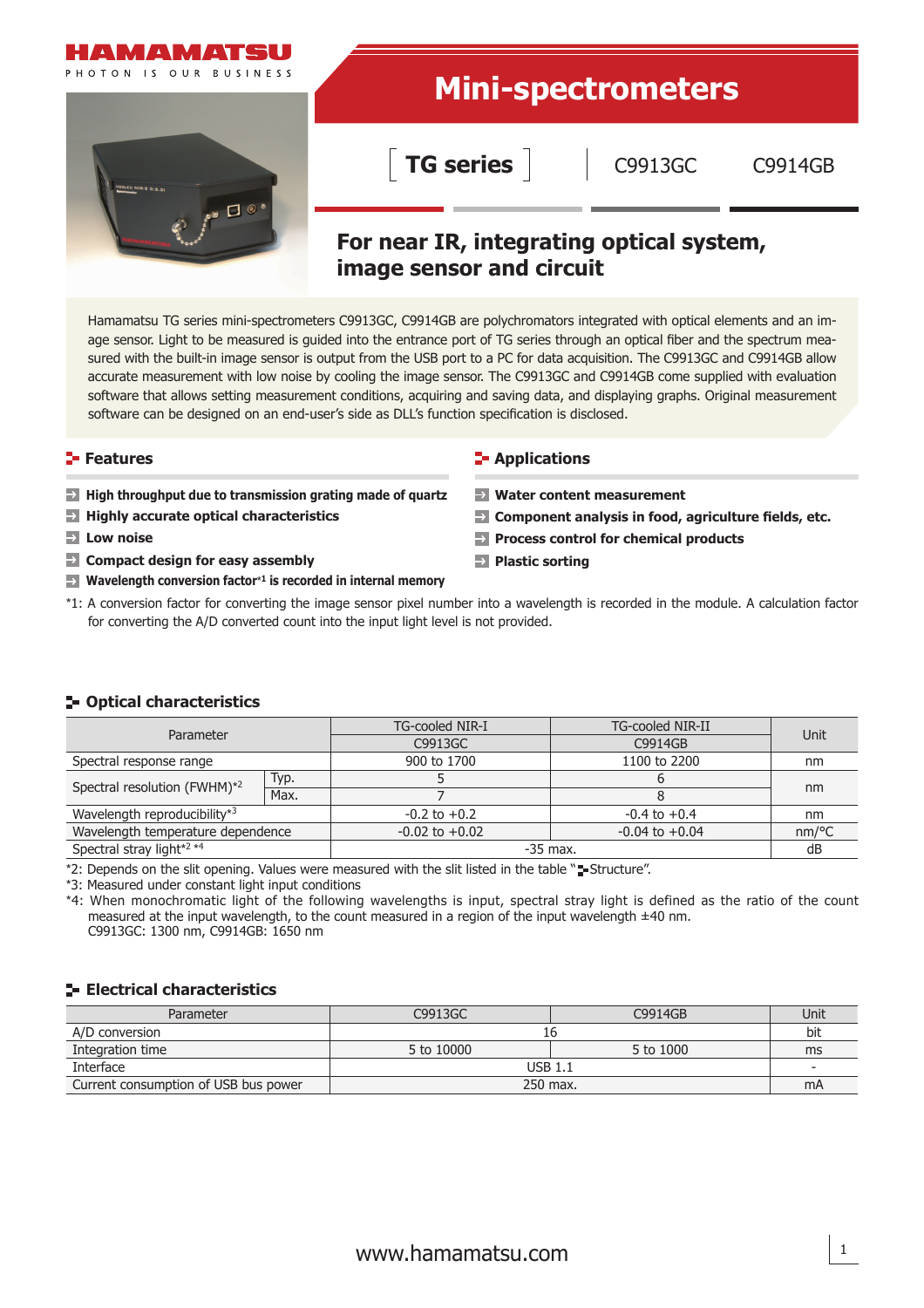#### **Structure**

| Parameter                                                  | C9913GC                                                   | C9914GB                                      | Unit   |
|------------------------------------------------------------|-----------------------------------------------------------|----------------------------------------------|--------|
| Dimensions ( $W \times D \times H$ )                       | $142 \times 218 \times 82$                                |                                              | mm     |
| Weight                                                     | 1700                                                      |                                              | g      |
| Image sensor                                               | TE-cooled type InGaAs linear<br>image sensor (G9204-512S) | TE-cooled type InGaAs linear<br>image sensor |        |
| Number of pixels*5                                         | 512                                                       | 256                                          | pixels |
| Slit <sup>*6</sup> (H $\times$ V)                          | $70 \times 500$                                           |                                              | μm     |
| $NA*7$                                                     | 0.22                                                      |                                              |        |
| Connector for optical fiber                                | <b>SMA905D</b>                                            |                                              |        |
| Current consumption for cooling element $(+5 V)^{*8}$      | $1.8$ max.                                                | $2.8$ max.                                   | A      |
| Current consumption for cooling fan $(+12 \text{ V})^{*8}$ |                                                           | $0.2$ max.                                   |        |

\*5: No defective pixel (when inspecting at low gain). Defective pixels are those whose electrical and optical characteristics do not meet our specifications.

\*6: Entrance slit aperture size

\*7: Numeric aperture (solid angle)

\*8: Maximum value in steady state. Note that inrush current flows at start-up.

The connector for connection to cooling element and cooling fan power supply is attached.

#### **Absolute maximum ratings**

| Parameter               | C9913GC                            | C9914GB | Unit    |
|-------------------------|------------------------------------|---------|---------|
| Operating temperature*9 | $+5$ to $+35$ ( $+5$ to $+30*10$ ) |         | $\circ$ |
| Storage temperature*9   | $-20$ to $+70$                     |         | $\circ$ |

\*9: No dew condensation

When there is a temperature difference between a product and the surrounding area in high humidity environment, dew condensation may occur on the product surface. Dew condensation on the product may cause deterioration in characteristics and reliability.

\*10: For controllable cooling temperature

Note: Exceeding the absolute maximum ratings even momentarily may cause a drop in product quality. Always be sure to use the product within the absolute maximum ratings.

#### C9913GC C9914GB(Ta=25 °C) (Ta=25 °C) 10 10 8 8 Spectral resolution (nm) Spectral resolution (nm) spectral resolution (nm) Spectral resolution (nm) 6 6 4 4 2 2  $\Omega$ 0 1000 1200 1400 1600 1800 2000 2200 1000 1200 1400 1600 1800 2000 2200 Wavelength (nm) Wavelength (nm) KACCB0264EA KACCB0263EA

#### **F** Spectral resolution vs. wavelength (typical example)

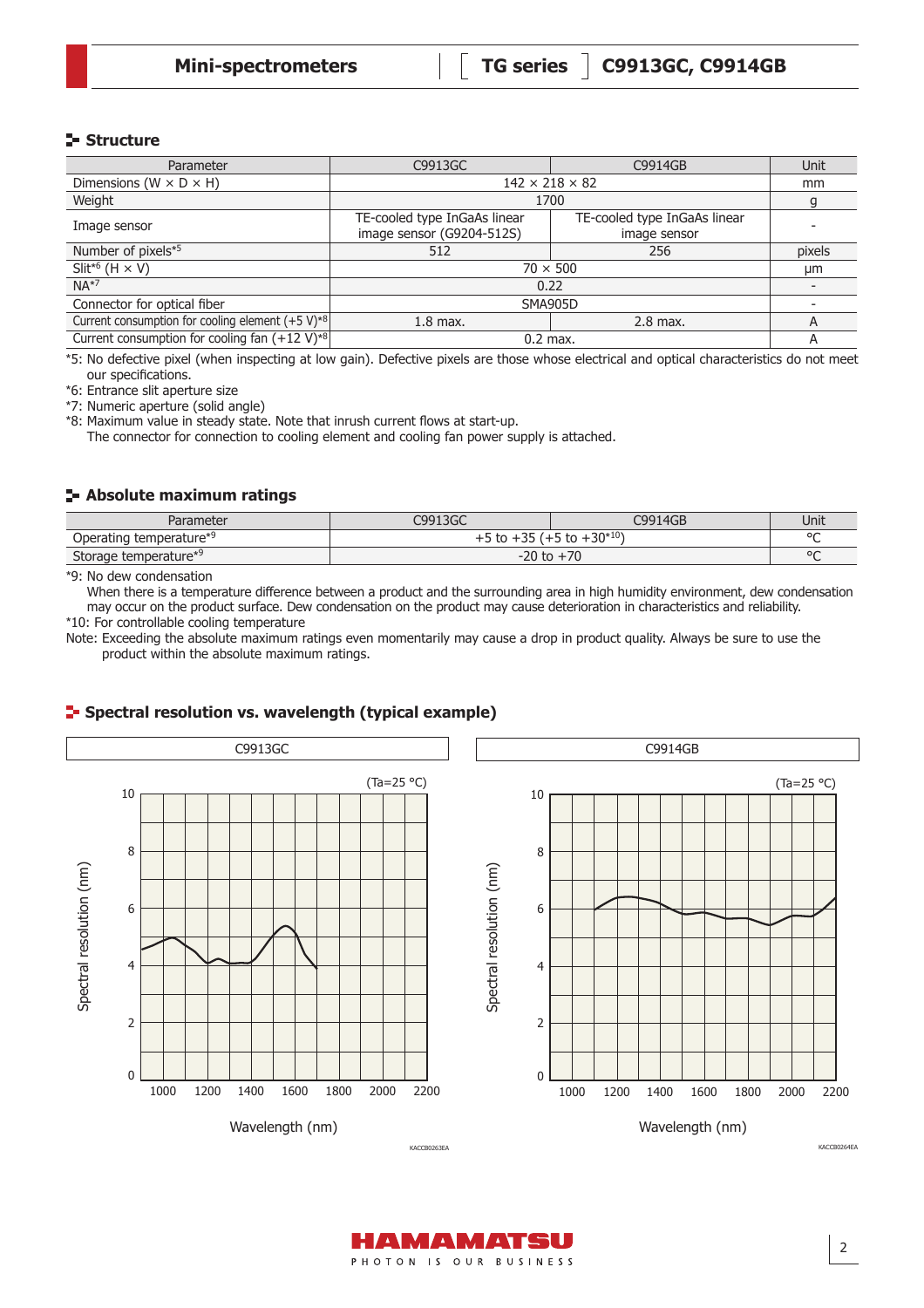## **Linearity (typical example)**



#### **Park output vs. ambient temperature (typical example)**



A/D output is the sum of the sensor and circuit offset outputs and the sensor dark output.

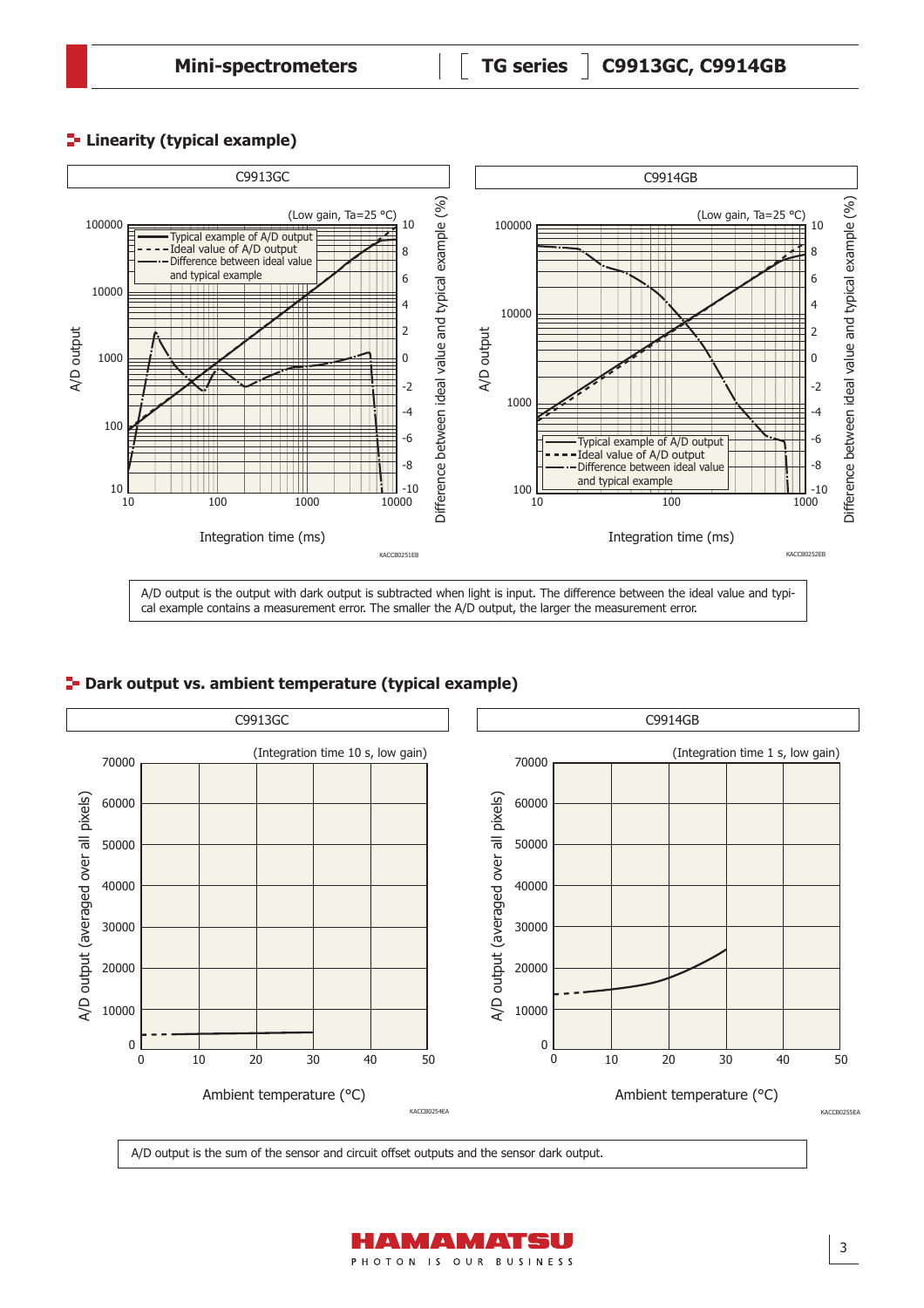#### **P**-Optical component layout

TG series mini-spectrometers use a transmission holographic grating made of quartz and precision optical components arranged on a rugged optical base, making it possible to deliver high throughput and highly accurate optical characteristics.



#### **F** Connection example (transmission light measurement)

Light to be measured is guided into the entrance port of TG series through an optical fiber and the spectrum measured with the built-in image sensor is output through the USB port to a PC for data acquisition. There are no moving parts inside the unit so stable measurements are obtained at all times. An optical fiber that guides light input from external sources allows a flexible measurement setup.



\* External power supply should be prepared by the user.



KACCC0370EE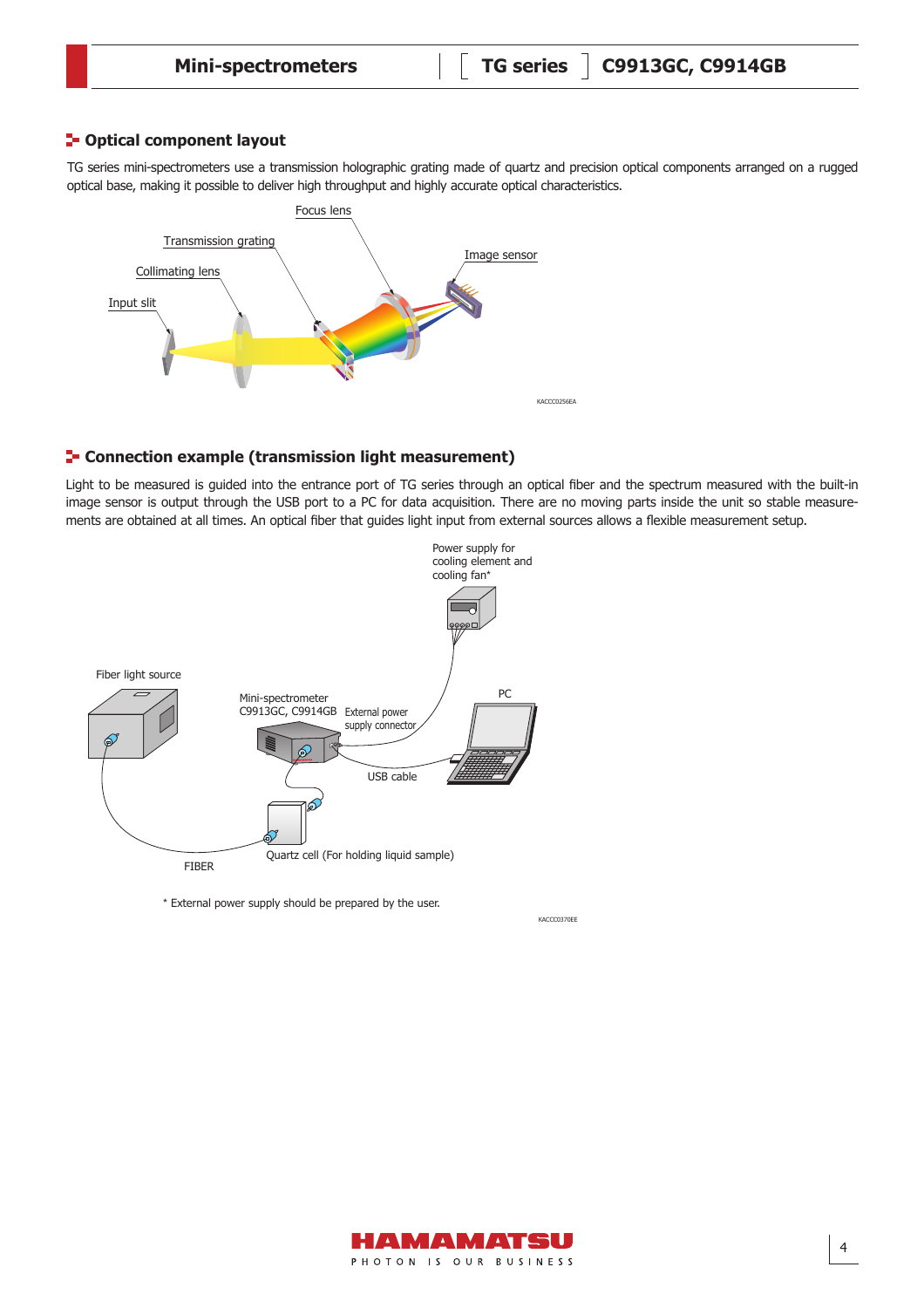#### **Evaluation software package (supplied with unit)**

Installing the evaluation software package (Spec Evaluation.exe)\*<sup>11</sup> into your PC allows running the following basic tasks:

- · Measurement data acquisition and save
- · Measurement condition setup
- · Module information acquisition
- (wavelength conversion factor, polychromator type, etc.)
- · Graphic display
- · Arithmetic operation

Pixel number to wavelength conversion Comparison calculation with reference data (transmittance, reflectance) Dark subtraction Gaussian approximation (peak position and count, FWHM)



#### Note:

· Two or more mini-spectrometers can be connected and used with one PC simultaneously.

· The external trigger input function does not work with the evaluation software. If using an external trigger input or designing original application software, the user software must be configured to support that function.

\*11: Compatible OS: Microsoft Windows 8.1 Professional (32-bit, 64-bit) Microsoft Windows 10 Professional (32-bit, 64-bit)

DLL for controlling hardware is also provided.

You can develop your own measurement programs by using a following software development environment.

Microsoft Visual Studio® 2008 (SP1) Visual C++®

Microsoft Visual Studio 2008 (SP1) Visual Basic®

Note: Microsoft, Windows, Visual Studio, Visual C++ and Visual Basic are either registerd trademarks or trademarks of Microsoft Corporation in the United States and other countries.

#### **E-** Measurement example

Film thickness measurement (white light interferometry)

Thickness of 10 μm thick food wrapping film (polyvinylidene chloride) was measured.



Note:

Principle of film thickness measurement:

In film thickness measurement utilizing white light interferometry, an interference spectrum resulting from internal reflections between the front and back surfaces of a film is obtained.

The film thickness can then be determined by calculation from the spectral peak count, wavelength range, refractive index of film and incident light angle.

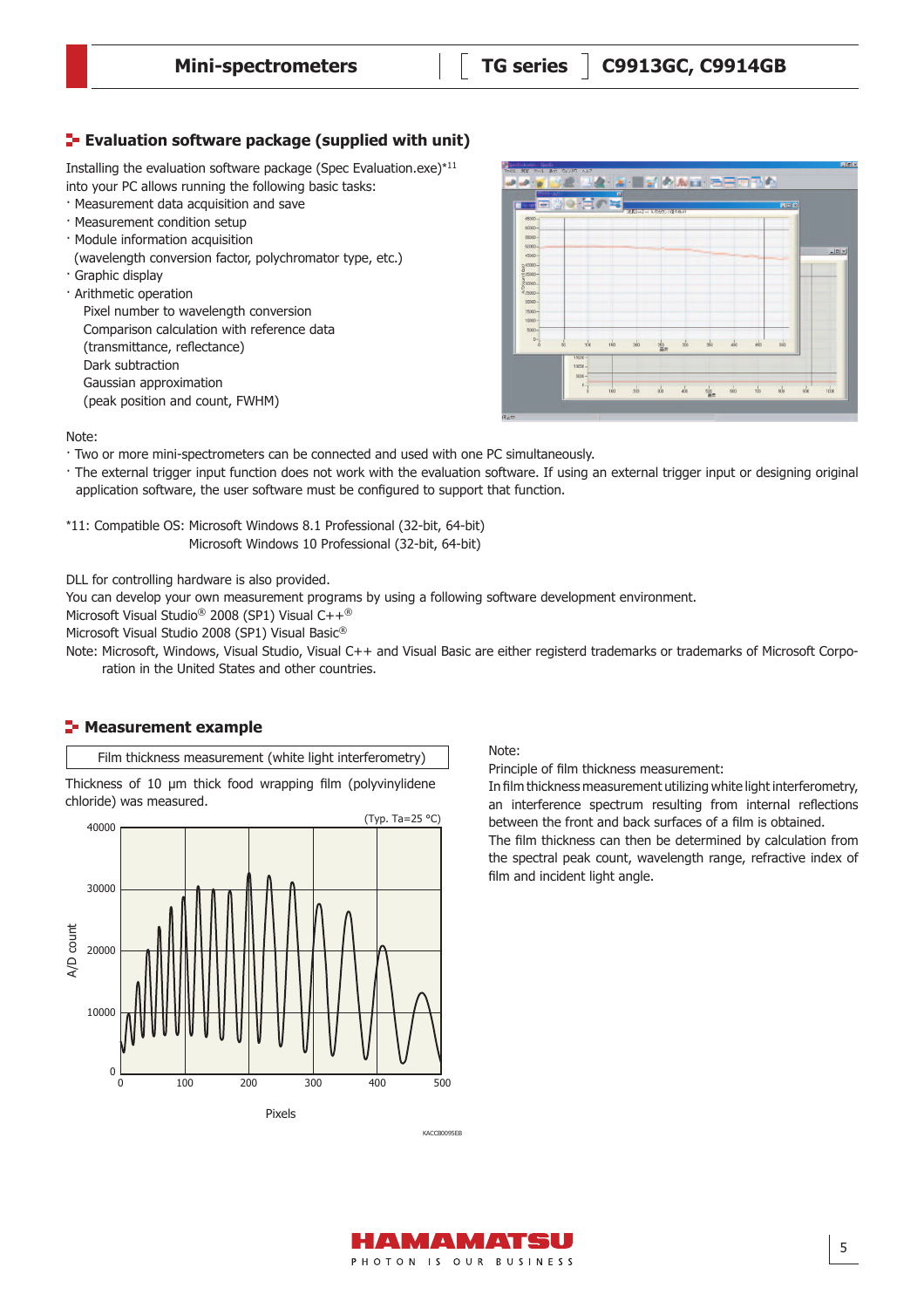## **P** Dimensional outlines (unit: mm)



Tolerance unless otherwise noted: ±1.0 Weight: 1.7 kg

KACCA0158EE

#### **F** Accessories

- · USB cable
- · Dedicated software (evaluation software, sample software, DLL)
- · External power supply connector [made by LEMO S.A.: FGG0B304CLAD56 (only available in C9913GC and C9914GB)]

# **P**-Options (sold separately)

· Optical fiber for light input

| Type no.  | Product name                          | Core diameter (um) | Specification                                                |
|-----------|---------------------------------------|--------------------|--------------------------------------------------------------|
| A15363-01 | Fiber for visible/near infrared range | 600                | NA=0.22, length 1.5 m,<br>connectorized SMA905D at both ends |